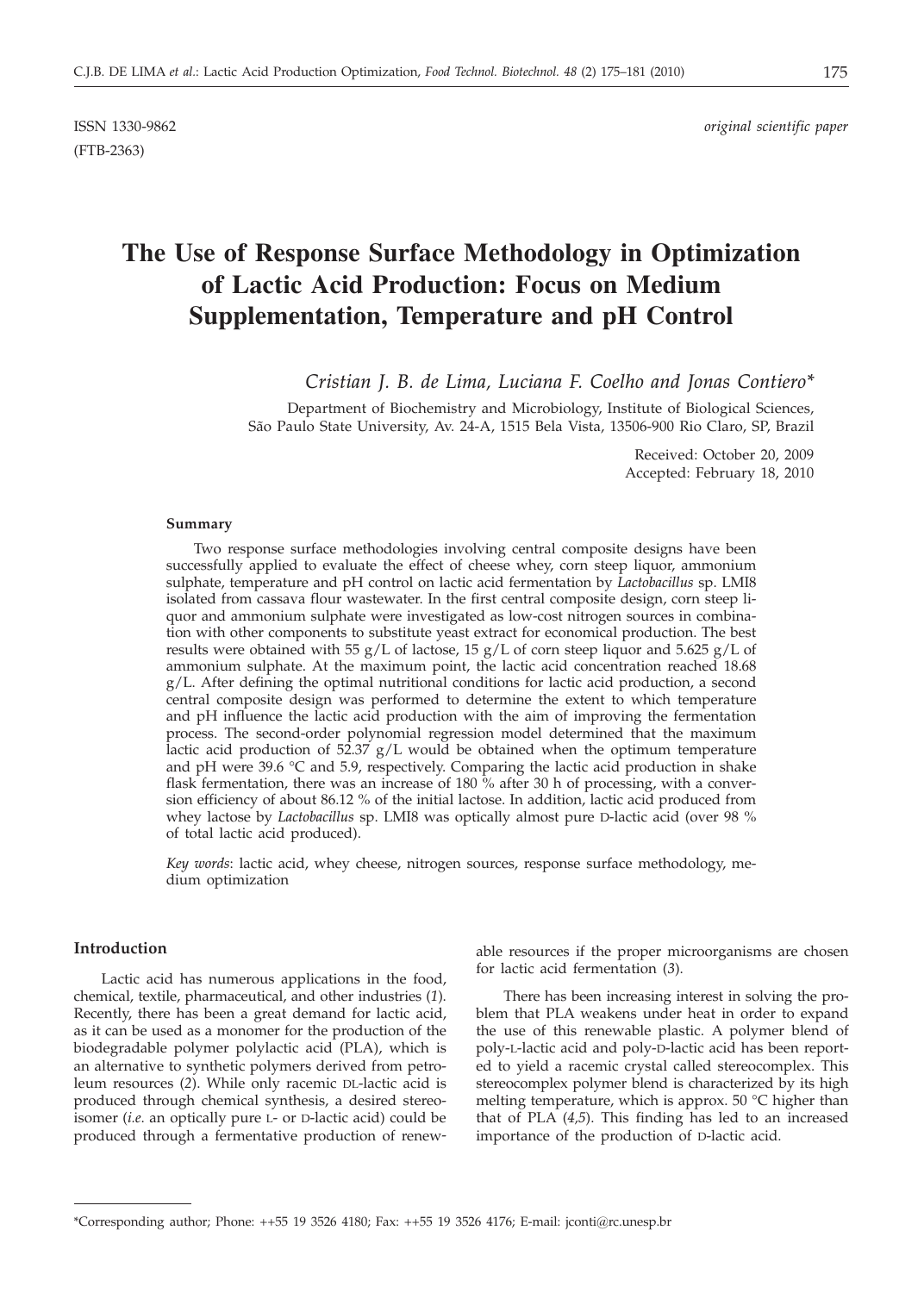Nutrient supplements, such as yeast extract and lactamine AA (casein hydrolysate), can improve the nutritional quality of the medium, as they contain growth- -promoting compounds in addition to organic nitrogen and carbonaceous compounds. However, the use of these nutrient supplements in large quantities is very expensive and can reach as much as 32 % of the total cost of lactic acid production (*6*). Thus, there is a need to develop an industrially acceptable process that considers productivity, residual lactose and economical levels of nutrient supplements.

Whey is a major by-product of dairy industry and contains approx. 60 to 65 % (*m/V*) lactose as well as moieties of protein, fat and mineral salts. The increased demand for cheese on the market has led to a rise in whey production. Due to the low nutrient concentration, whey was discarded in the environment for a number of years without causing harm, but has become an environmental problem due to the volume produced and biochemical oxygen demand (BOD, 30 000 to 50 000 mg/L). Lactose is the main component responsible for high BOD values, as there is a BOD reduction of only 1000 mg/L when removing protein from cheese whey. The use of lactose in biotechnological processes reduces the BOD of cheese whey by as much as 75 % (*7*). In order to reduce the BOD level and acquire useful compounds, the whey can be used as a cheap carbohydrate source for the production of lactic acid by bacteria (*8,9*). However, lactic acid bacteria have complex nutrient requirements, as they have a limited capacity to synthesize vitamin B and amino acids (*1*).

A number of studies have shown that the lactic acid production of most lactobacilli is significantly improved by the addition of yeast extract, amino acids, protein concentrates, hydrolysates, vitamins and inorganic compounds such as  $(NH_4)$ ,  $SO_4$  and  $(NH_4)$ ,  $HPO_4$  (10–13). Other studies have demonstrated the need to supplement cheese whey with commercially available growth supplements, such as corn steep liquor, yeast extract, casamino acids, peptone, neopeptone, molasses and trypticase (*13–15*). Corn steep liquor is a by-product of the corn milling industry and has been used as an inexpensive nutrient source for fermentation. It is an excellent source of nitrogen for most microorganisms, as it has high content of amino acids and polypeptides, with considerable amounts of B-complex vitamins (*16*).

Temperature and pH are the key environmental parameters that affect the lactic acid fermentation process. Lactic acid bacteria can grow at temperatures from 5 to 45 °C and, not surprisingly, are tolerant of acidic conditions, with most strains capable of growing at pH=4.4. It is therefore important to determine the temperature and pH at which optimal microbial growth is achieved. A better understanding of the effects of temperature and pH on lactose fermentation will facilitate the improvement of the process.

Response surface methodology has been successfully used to model and optimize biochemical and biotechnological processes related to food systems (*17–19*). This methodology could be employed to optimize media for lactic acid fermentation. Thus, the aim of the present study is to optimize the production of D-lactic acid from the isolated *Lactobacillus* sp. LMI8, controlling tem-

perature and pH and using cheese whey as a low-cost medium, with corn steep liquor and ammonium sulphate as nitrogen sources.

## **Materials and Methods**

## *Microorganism*

*Lactobacillus* sp. LMI8 (D-lactic acid producer of highly optical purity) used in this study was isolated from cassava flour wastewater collected in the state of São Paulo (Brazil). The strain was stored in de Man, Rogosa and Sharpe (MRS) broth with 20 % (by volume) glycerol at  $-10$  °C.

# *Cheese whey*

Whey powder containing 72 % (*m/V*) lactose was obtained from Tavolaro Ltda, Brotas (São Paulo, Brazil). Deproteinization was carried out by heat treatment (100 °C for 10 min) of the acidified (pH=4.0) whey solution by adding 10 M HCl and cooled at room temperature (*20*). The resulting whey solution was centrifuged at  $10\,000 \times g$  to remove the solids and the supernatant (200) g/L of lactose) was diluted to reach the desired lactose concentration.

# *Media and growth conditions*

The inoculum was prepared by transferring glycerol stock culture (1 mL) to an Erlenmeyer flask containing 100 mL of modified MRS medium and incubated at  $(37\pm1)$  °C for 18 h (time needed for the microorganism to reach the exponential growth phase) on a rotary shaker (New Brunswick Scientific Co, NJ, USA) at 200 rpm. Initial pH of the medium was adjusted to 6.5. Erlenmeyer flasks containing the production medium were inoculated with 10 % inoculum grown in the modified MRS medium. The composition of modified MRS medium was (in g/L): peptone 10, yeast extract 5, beef extract 10, glucose 20, sodium acetate 5, Na<sub>2</sub>HPO<sub>4</sub>·2H<sub>2</sub>O 2, triammonium citrate 2,  $MgSO_4$ ·7H<sub>2</sub>O 0.1 and  $MnSO_4$ ·4H<sub>2</sub>O 0.05.

A central composite design (CCD) was used in the optimization of D-lactic acid production. The experiments were performed in 250-mL Erlenmeyer flasks containing 50 mL of production medium, kept on the rotary shaker at the agitation of 200 rpm for 48 h at  $(37\pm1)$  °C. The production medium consisted of the same salts used in the growth medium, with the addition of whey lactose (29.26 to 80.74  $g/L$ ), corn steep liquor, CSL (8.565 to 21.435  $g/L$ ) and (NH<sub>4</sub>)<sub>2</sub>SO<sub>4</sub> (0 to 11.625  $g/L$ ). Initial pH was 6.5 and it was not kept constant throughout the experiments. After choosing the best culture medium composition for lactic acid production, a second CCD was employed to optimize temperature (28.4 to 39.6 °C) and pH (5.29 to 6.7). The CCD was carried out in a 3.0-litre Biostat B. Fermentor (B. Braun Biotech International, Allentown, PA, USA) containing 1.5 L of production medium. Fermentations were run at the agitation of 200 rpm for 48 h and all media were sterilized at 121 °C for 15 min. The pH was controlled by the automatic addition of 5 M NaOH. All experiments were carried out in duplicate.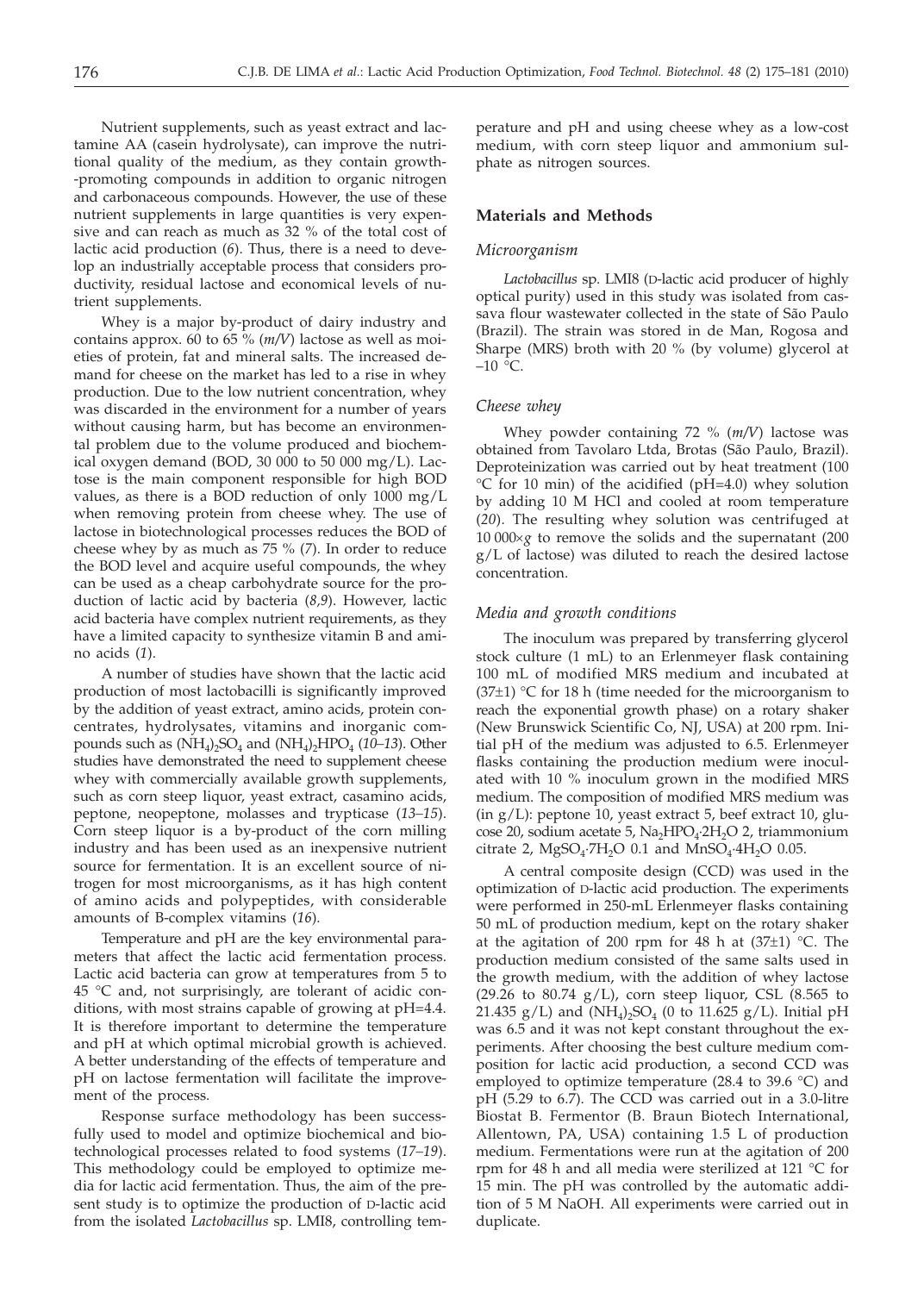## *Analytical methods*

The quantification of lactose and lactic acid concentrations were determined using a high performance liquid chromatograph (Thermo Separation Products, Rivera Beach FL, USA), equipped with a tunable UV detector set at 210 nm and a refraction index (RI) detector. An Aminex HPX-87H ion-exchange column (300 mm×7.8 mm, Bio-Rad, Hercules, CA, USA) was eluted with 0.005 M  $H<sub>2</sub>SO<sub>4</sub>$  as a mobile phase at a flow rate of 0.6 mL/min. Column temperature was maintained at 60 °C. The optical purity of lactic acid was analyzed by an enzyme test kit (R-Biopharm AG, Darmstadt, Germany), as reported elsewhere (*3*). Cell growth was measured by a UV-160A spectrophotometer (Shimadzu Co, Tokyo, Japan) set at 650 nm. Dry cell mass was determined by a calibration curve measured at the absorbance of 650 nm for dry mass (g/L). The samples obtained at different time intervals were centrifuged at 15  $000 \times g$ .

#### *Experimental design*

The response surface methodology was applied to understand the interaction of various variables and then used to find the optimum concentration of the main medium components that affect the response.

#### Central composite design

The first experimental CCD was carried out in order to identify and optimize the nutrient(s) of the production medium (whey lactose, CSL and ammonium sulphate) that have a significant effect on the D-lactic acid production. For the two factors, this design was made up of a full  $2<sup>3</sup>$  factorial design with its eight cube points, augmented with three replications of the center points and the six star points, that is, points having an axial distance to the center of  $\pm \alpha$  (1.287) for one factor, while the other factor is at level 0. Three or four center experiments should always be included in factorial designs, as the risk of missing non-linear relationships in the middle of the intervals has to be minimized and the repetition allows determining confidence intervals (*21*). To estimate the optimal point, a second order polynomial function was fitted to the experimental results. Thus, the influence of all experimental variables, factors and interaction effects on the response was investigated. The objective of the second experiment was to obtain a more precise estimate of the optimal operating conditions for the factors involved. Thus, a central composite circumscribed 2<sup>2</sup> experimental design was used, with two variables (temperature and pH), four star points  $(\pm \alpha = 1.41)$ and three replicates at the center point, resulting in a total of 11 experiments. The independent variables, experimental range and levels investigated for both CCDs are given in Table 1. In performing the regression equation, the test variables were coded according to the following Eq. 1:

$$
x_i = \frac{(X_i - X_{cp})}{\Delta X_i} \tag{1/}
$$

in which  $x_i$  is the coded value of an independent variable,  $X_i$  is the real value of an independent variable,  $X_{cp}$ is the real value of an independent variable at the center point, and  $\Delta X_i$  is the step change value.

## *Statistical data analysis*

Statistica v. 7.0 software package (StatSoft, Tulsa, OK, USA) was used for the experimental design, data analysis and quadratic model building. Response surface and contour plots were generated to understand the interaction of different variables. The optimal points for the variables were obtained from Maple v. 9.5 (Waterloo Maple Inc, Ontario, Canada).

## **Results and Discussion**

## *The first central composite design*

Table 2 shows the results obtained from the central composite design regarding the studied variables: the concentrations of whey lactose  $(X_1)$ , CSL  $(X_2)$  and  $(NH_4)_2SO_4$  $(X_3)$  using the isolated *Lactobacillus* sp. LMI8. The highest lactic acid production achieved in the verification experiment was 18.31 g/L (as seen in run 17) and it reached maximal biomass of 0.932 g/L. The optical purity of D-lactic acid produced at 30 h was 98 % (17.92  $g/L$ ).

Table 3 shows the results of the second-order response surface models for lactic acid production in the form of analysis of variance (ANOVA). The regression equation  $(Y_a)$  demonstrated that lactic acid production was an empirical function of test variables in coded units, as shown in Eq. 2:

$$
Y_a = 18.532 + 0.813X_1 - 1.822X_1^2 - 1.592X_2^2 - 1.599X_3^2 \quad /2/
$$

Fisher's F-test  $(F_{(9,17)} = S<sup>2</sup><sub>m</sub>/S<sup>2</sup><sub>S</sub>=17.37> Ft_{(9,17)}=3.68)$  with a very low probability value  $[(p_{model}>F)<0.0005]$  indicated that the model was highly significant. The goodness-

Table 1. Experimental range and levels of the independent variables  $(X_i \text{ and } Z_i, i=1, 2 \text{ and } 3)$  used in the central composite design

|                                                 |              |       | Range and levels |       |           |        |
|-------------------------------------------------|--------------|-------|------------------|-------|-----------|--------|
| Independent variables                           | $-\alpha$    | $-1$  |                  | $+1$  | $+\alpha$ |        |
| Production medium optimization, $\gamma$ /(g/L) |              |       |                  |       |           |        |
| Whey lactose                                    | $X_1$        | 29.26 | 35               | 55    | 75        | 80.74  |
| Corn steep liquor (CSL)                         | $X_{2}$      | 8.565 | 10               | 15    | 20        | 21.435 |
| Ammonium sulphate $((NH_4)_2SO_4)$              | $X_3$        |       | 1.25             | 5.625 | 10        | 11.625 |
| Optimum operating conditions                    |              |       |                  |       |           |        |
| Temperature/ ${}^{\circ}C$                      | $\rm{Z_{1}}$ | 28.4  | 30               | 34    | 38        | 39.6   |
| pH                                              | Z,           | 5.29  | 5.5              | 6.0   | 6.5       | 6.7    |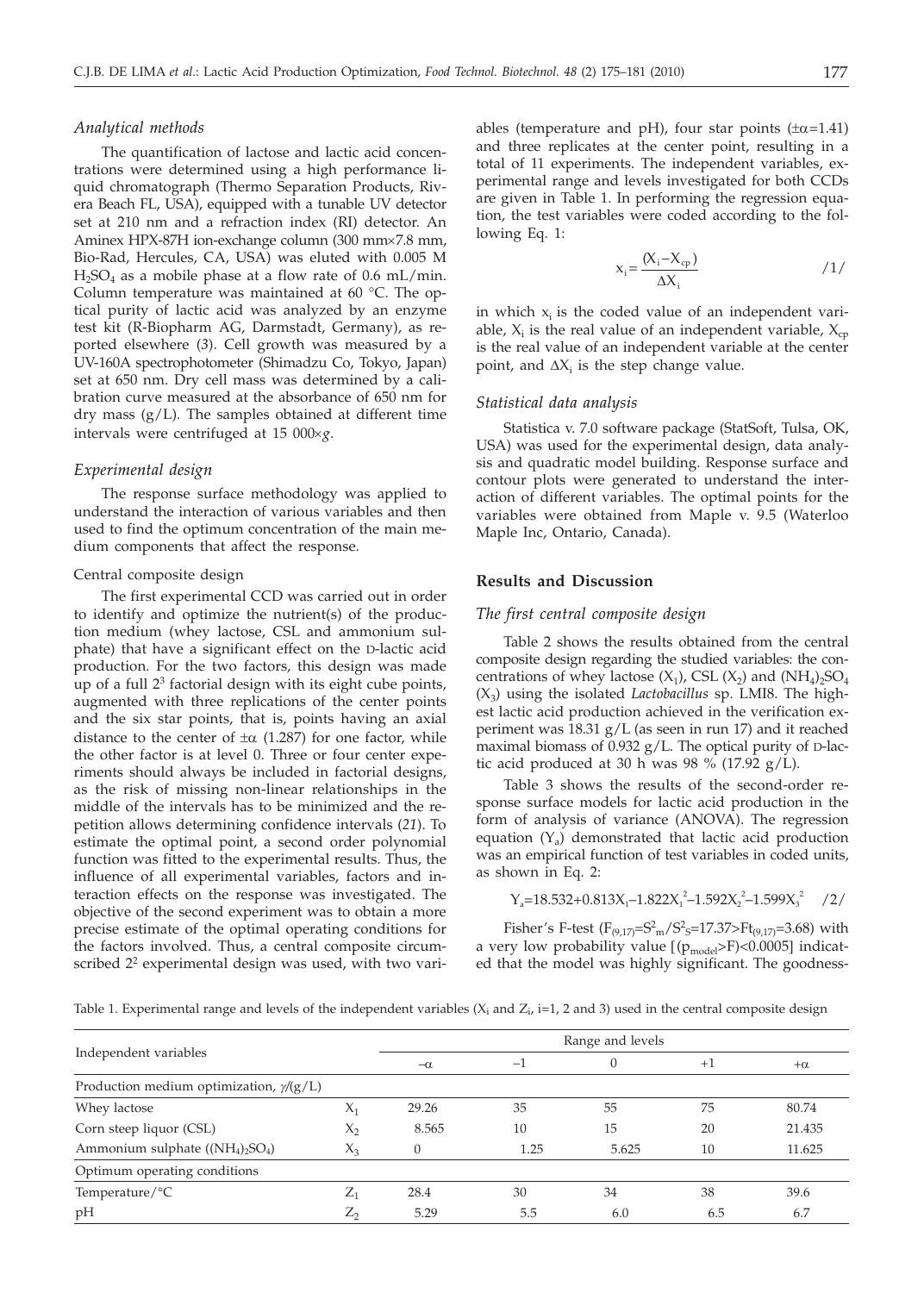Table 2. Central composite design for optimization of three variables (each on five levels) for the production of D-lactic acid by isolated *Lactobacillus* sp. LMI8

| Runs           | $X_1$    | $X_2$    | $X_3$    | $\gamma$ (lactic acid)/(g/L)<br>Experimental values <sup>*</sup> |
|----------------|----------|----------|----------|------------------------------------------------------------------|
| 1              | $-1.00$  | $-1.00$  | $-1.00$  | 12.44                                                            |
| 2              | $-1.00$  | $-1.00$  | 1.00     | 11.64                                                            |
| 3              | $-1.00$  | 1.00     | $-1.00$  | 11.92                                                            |
| $\overline{4}$ | $-1.00$  | 1.00     | 1.00     | 13.04                                                            |
| 5              | 1.00     | $-1.00$  | $-1.00$  | 15.68                                                            |
| 6              | 1.00     | $-1.00$  | 1.00     | 14.44                                                            |
| 7              | 1.00     | 1.00     | $-1.00$  | 14.02                                                            |
| 8              | 1.00     | 1.00     | 1.00     | 14.22                                                            |
| 9              | $-1.287$ | 0.00     | 0.00     | 12.98                                                            |
| 10             | 1.287    | 0.00     | 0.00     | 14.04                                                            |
| 11             | 0.00     | $-1.287$ | 0.00     | 14.70                                                            |
| 12             | 0.00     | 1.287    | 0.00     | 13.62                                                            |
| 13             | 0.00     | 0.00     | $-1.287$ | 13.68                                                            |
| 14             | 0.00     | 0.00     | 1.287    | 14.60                                                            |
| 15             | 0.00     | 0.00     | 0.00     | 18.16                                                            |
| 16             | 0.00     | 0.00     | 0.00     | 18.18                                                            |
| 17             | 0.00     | 0.00     | 0.00     | 18.31                                                            |

 $X_1$  – lactose concentration,  $X_2$  – CSL concentration,  $X_3$  – (NH<sub>4</sub>)<sub>2</sub>SO<sub>4</sub> concentration

\* Values indicate the mean of triplicate observations

Table 3. Analysis of variance (ANOVA) for full quadratic model

| Source      | Sum of<br>squares | Degrees of<br>freedom | Mean<br>square |        | F-value Probe>F |
|-------------|-------------------|-----------------------|----------------|--------|-----------------|
| Model       | 72.174            | 9                     | 8.019          | 17.369 | 0.0005          |
| Residual    | 3.232             |                       | 0.461          |        |                 |
| Lack of fit | 3.162             | 5                     | 0.632          | 17.746 | 0.0542          |
| Pure error  | 0.071             | 2                     | 0.035          |        |                 |
| Total       | 75.406            |                       |                |        |                 |

 $R^2$ =0.957, adj.  $R^2$ =0.902

-of-fit of the model was checked by the determination coefficient  $(R^2)$  of 95.7 %. In this case, the  $R^2$  value (0.957) for Eq. 2 indicates that the sample variation for lactic acid of 95.7 % was attributed to the independent variables and only 4.3 % of the total variation cannot be explained by the model. The adjusted determination coefficient (adj.  $R^2$ =0.902) was also satisfactory for confirming the significance of the model.

Table 4 displays the Student's *t*-distribution and the corresponding values, along with the estimated parameters. The probability (p) values were used as a tool to check the significance of each of the coefficients. A larger magnitude of the *t*-test and smaller p-value denote greater significance of the corresponding coefficient (*22*).

The results show that the independent variable  $(X_1)$ had a significant effect, as it had a positive coefficient (Table 4), according to which an increase in its concentration led to an increased yield. The same is observed with the  $X_2X_3$  interaction. The negative signs of the  $X_1X_2$ 

|  |  |  |  |  |  | Table 4. Model coefficient estimated by linear regression |  |  |  |  |
|--|--|--|--|--|--|-----------------------------------------------------------|--|--|--|--|
|--|--|--|--|--|--|-----------------------------------------------------------|--|--|--|--|

| Factor    | Coefficient | Standard<br>error | Computed<br>$t$ -value | p-value |
|-----------|-------------|-------------------|------------------------|---------|
| Intercept | 18.532      | 0.109             | 170.372                | 0.000   |
| $X_1$     | 0.813       | 0.051             | 15.916                 | 0.004   |
| $X_2$     | $-0.206$    | 0.051             | $-4.037$               | 0.056   |
| $X_3$     | 0.061       | 0.051             | 1.186                  | 0.357   |
| $X_1^2$   | $-1.822$    | 0.056             | $-32.408$              | 0.001   |
| $X_2^2$   | $-1.592$    | 0.056             | $-28.321$              | 0.001   |
| $X_3^2$   | $-1.599$    | 0.056             | $-28.447$              | 0.001   |
| $X_1X_2$  | $-0.345$    | 0.067             | $-5.169$               | 0.035   |
| $X_1X_3$  | $-0.170$    | 0.067             | $-2.547$               | 0.126   |
| $X_2X_3$  | 0.420       | 0.067             | 6.293                  | 0.024   |

interaction and squared variables  $X_1^2$ ,  $X_2^2$  and  $X_3^2$  revealed a reduction in lactic acid production when their concentration was increased in the system. The independent variables  $X_2$  and  $X_3$  were not significant within the range of this study.

An algorithm carried out using Maple v. 9.5 program was applied to calculate the stationary point  $(P_0)$  for lactic acid production. The  $\lambda$  values ( $\lambda_1$ =–1.917,  $\lambda_2$ =–1.777 and  $\lambda_3$ =–1.318) indicate that these responses have a maximal point, as they have equal and negative signs. Lactic acid production was  $18.64$  g/L at the optimization point from the codified variables  $x_1$  (0.231),  $x_2$  (-0.090), and  $x_3$ (–0.005). As expected, this value was very close to that obtained in experiments 15, 16 and 17, as the variable of the maximization (lactic acid production) point was close to the central point. In this case, the optimal medium composition for lactic acid production by the isolated *Lactobacillus* sp. LMI8 consists of (in g/L): lactose 59.64, CSL 14.55 and  $(NH_4)_2SO_4$  5.65.

The 3D response surface plot is a graphical representation of the regression equation. It is plotted to understand the interaction of the variables and locate the optimal level of each variable for maximal response. Each response surface plotted for lactic acid production represents the different combinations of two test variables at one time while maintaining the other variable at the zero level. The convex response surfaces suggest that there are well-defined optimal variables. If the surfaces are rather symmetrical and flat near the optimum, the optimized values may not vary widely from the single variable conditions (*23*). The graphic representation of response surface shown in Fig. 1 helps to visualize the effects of lactose and CSL.

Lactose and CSL are the dominant nutrients that control the biosynthesis of lactic acid. Hence, a strong interaction between them for lactic acid fermentation is inevitable. Maximal lactic acid production (18.31 g/L) was obtained for values of lactose  $(55 g/L)$  and CSL  $(15 g/L)$ in the central point region (Fig. 1). Since lactic acid bacteria are nutritionally fastidious, requiring various amino acids and vitamins for growth, choosing the right type of the nitrogen source appears to be very important. CSL has long been proved to be an inexpensive alternative to much more expensive materials, such as yeast extract and peptone (*24*). However, to our knowledge, CSL is only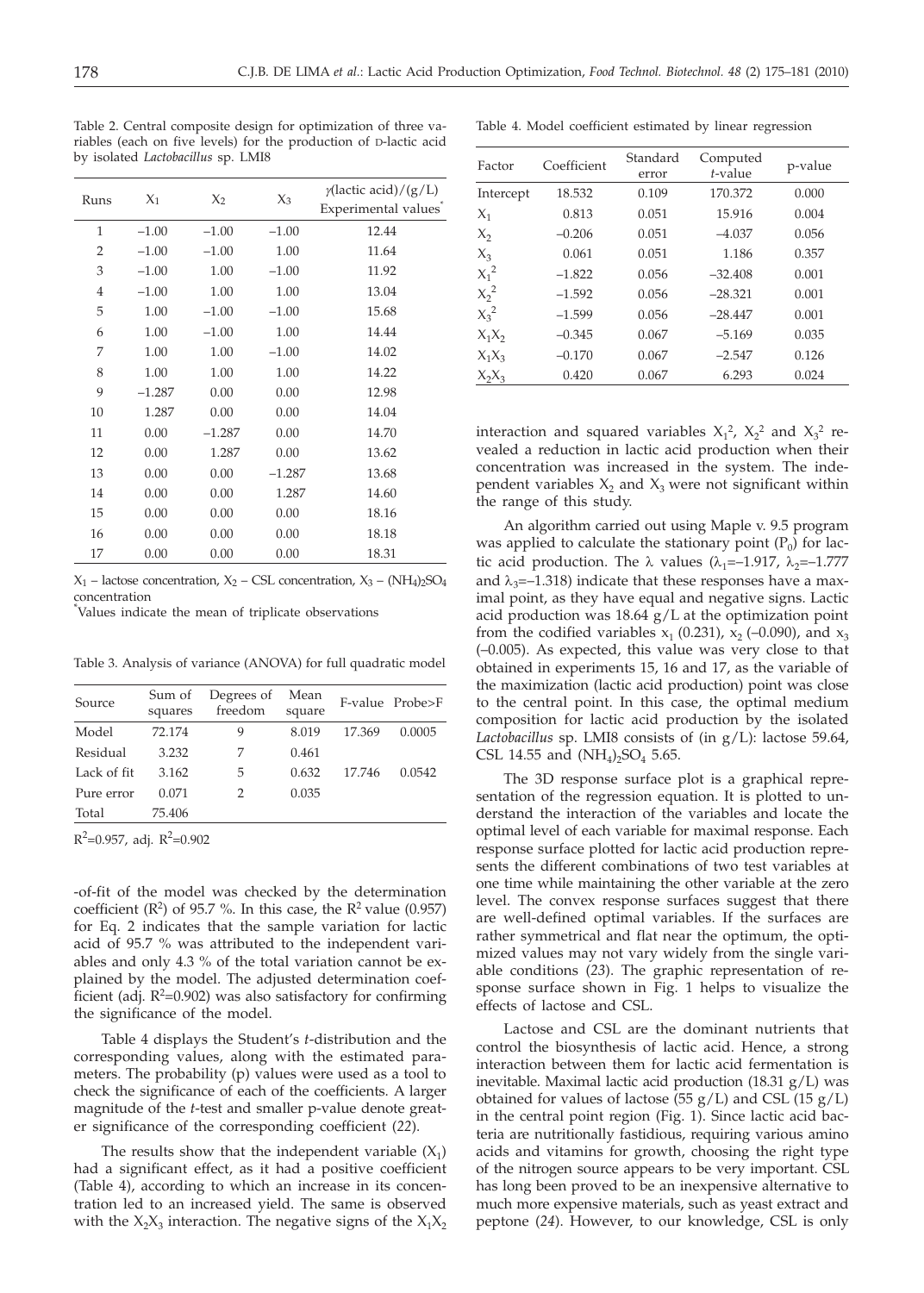

**Fig. 1.** Response surface plot showing the effect of lactose and CSL concentrations on lactic acid production. The value of the variable  $(NH_4)_2SO_4$  was fixed at the central point

used as a partial nitrogen source in the culture for lactic acid production  $(25)$ . In  $(NH<sub>4</sub>)<sub>2</sub>SO<sub>4</sub>$ -supplemented medium, ammonium ions influence the metabolism of certain amino acids in lactobacilli by their incorporation with either a-ketoglutarate or glutamate (*26,27*). Thus, when  $(NH_4)_2SO_4$  is used, the inorganic nitrogen should first be converted to amino acids and then used for the synthesis of proteins needed for growth and lactic acid production. Arasaratnam *et al*. (*28*) proposed that whey (total sugar 30 g/L) supplemented with 10 g/L of  $(NH_4)$ <sub>2</sub>SO<sub>4</sub> resulted in 22 g/L of lactic acid at 48 h. Wee *et al*. (*29*) investigated the fermentative production of lactic acid from cheese whey and corn steep liquor as cheap raw materials using *Lactobacillus* sp. RKY1. When the cheese whey containing 100  $g/L$  of lactose and 15–60  $g/L$  of corn steep liquor was used as carbon and nitrogen sources, respectively, lactic acid was produced up to 91 g/L. Plessas *et al*. (*30*) used cheese whey (initial lactose concentration of 36  $g/L$ ) and sourdough (1 %), which resulted in maximum production of 6.9 g/L of lactic acid (by single culture) and  $8.8 \text{ g/L}$  of lactic acid (by mixed cultures).

# *The second central composite design*

Table 5 shows the design matrix of the variables in coded units with the experiment results. The highest lactic acid production was 52.14 g/L as seen in run 6.

Multiple regression analysis yielded regression Eq. 3 for the experimental data:

$$
Y_b=48.933+3.674Z_1-0.641Z_2+
$$
  
+1.11Z<sub>1</sub>Z<sub>2</sub>-0.403Z<sub>1</sub><sup>2</sup>-1.6761Z<sub>2</sub><sup>2</sup>  $\qquad \qquad$  /3/

where  $Y_b$  is the predicted response, that is, lactic acid concentration, and  $Z_1$  and  $Z_2$  are the coded values of the test variables temperature and pH, respectively.

Table 6 shows the results of the second-order response surface models for lactic acid production in the form of analysis of variance (ANOVA).

Table 5. Central composite design for optimization of two variables in experimental values for production of D-lactic acid by the isolated *Lactobacillus* sp. LMI8

| Runs           | $Z_1$   | $Z_2$   | $\gamma$ (lactic acid)/(g/L) |
|----------------|---------|---------|------------------------------|
| 1              | $-1.00$ | $-1.00$ | 43.74                        |
| $\overline{2}$ | $-1.00$ | 1.00    | 41.00                        |
| 3              | 1.00    | $-1.00$ | 46.30                        |
| $\overline{4}$ | 1.00    | 1.00    | 48.00                        |
| 5              | $-1.41$ | 0.00    | 40.07                        |
| 6              | 1.41    | 0.00    | 52.14                        |
| 7              | 0.00    | $-1.41$ | 45.12                        |
| 8              | 0.00    | 1.41    | 42.23                        |
| 9              | 0.00    | 0.00    | 47.40                        |
| 10             | 0.00    | 0.00    | 46.40                        |
| 11             | 0.00    | 0.00    | 47.00                        |
|                |         |         |                              |

 $Z_1$  – temperature,  $Z_2$  – pH

Table 6. Analysis of variance (ANOVA) for the quadratic model

|             | Sum of  | Degrees of | Mean   |        | F-value Probe>F |
|-------------|---------|------------|--------|--------|-----------------|
| Source      | squares | freedom    | square |        |                 |
| Model       | 114.95  | 5          | 22.989 | 12.215 | 0.0079          |
| Residual    | 9.41    | 5          | 1.882  |        |                 |
| Lack of fit | 107.86  | 5          | 21.573 | 85.159 | 0.0116          |
| Pure error  | 0.5067  | 2          | 0.253  |        |                 |
| Total       | 124.36  |            |        |        |                 |

 $R^2$ =0.924, adj.  $R^2$ =0.848

The ANOVA of the quadratic regression model demonstrates that the model is very significant, as is evident from the Fisher's F-test ( $F_{(5.5)} = S<sup>2</sup>$ <sub>m</sub>/ $S<sup>2</sup>$ <sub>S</sub>=12.21>Ft<sub>(5.5)</sub>= =4.46) with a low probability value  $[(p_{model} > F) < 0.0079]$ , which indicated that the model was significant. The coefficient of determination  $(R^2)$  was 0.924, indicating that 92.4 % of the variability in the response could be explained by the model. The adjusted determination coefficient (adj.  $R^2=0.848$ ) was also satisfactory for confirming the significance of the model. Fig. 2 displays the surface response plot of the model equation. The determination of the significant parameters was performed through a hypothesis test (Student's *t*-test) with a 5 % level of significance. Parameters with a level of significance higher than this value were dismissed. The empirically adjusted equation  $(Y_c)$ , which represents lactic acid production, is described in Eq. 4:

$$
Y_c = 48.553 + 3.369Z_1 - 1.557Z_2^2 \qquad \qquad /4/
$$

In Eq. 4, only the isolated variable  $Z_1$  and quadratic variable  $Z_2^2$  significantly influence the process. A positive  $Z_1$  and negative  $Z_2^2$  demonstrate that a rise in temperature and reduction in pH lead to an increase in lactic acid production. The determination coefficient was 0.851, indicating that 85.1 % of the variability in the response could be explained by the model. The coordinates of the stationary points for lactic acid production were calculated from the complete Eq. 3 and using Maple v. 9.5 program:  $z_1$ =1.41 and  $z_2$ =-0.28. At the stationary point,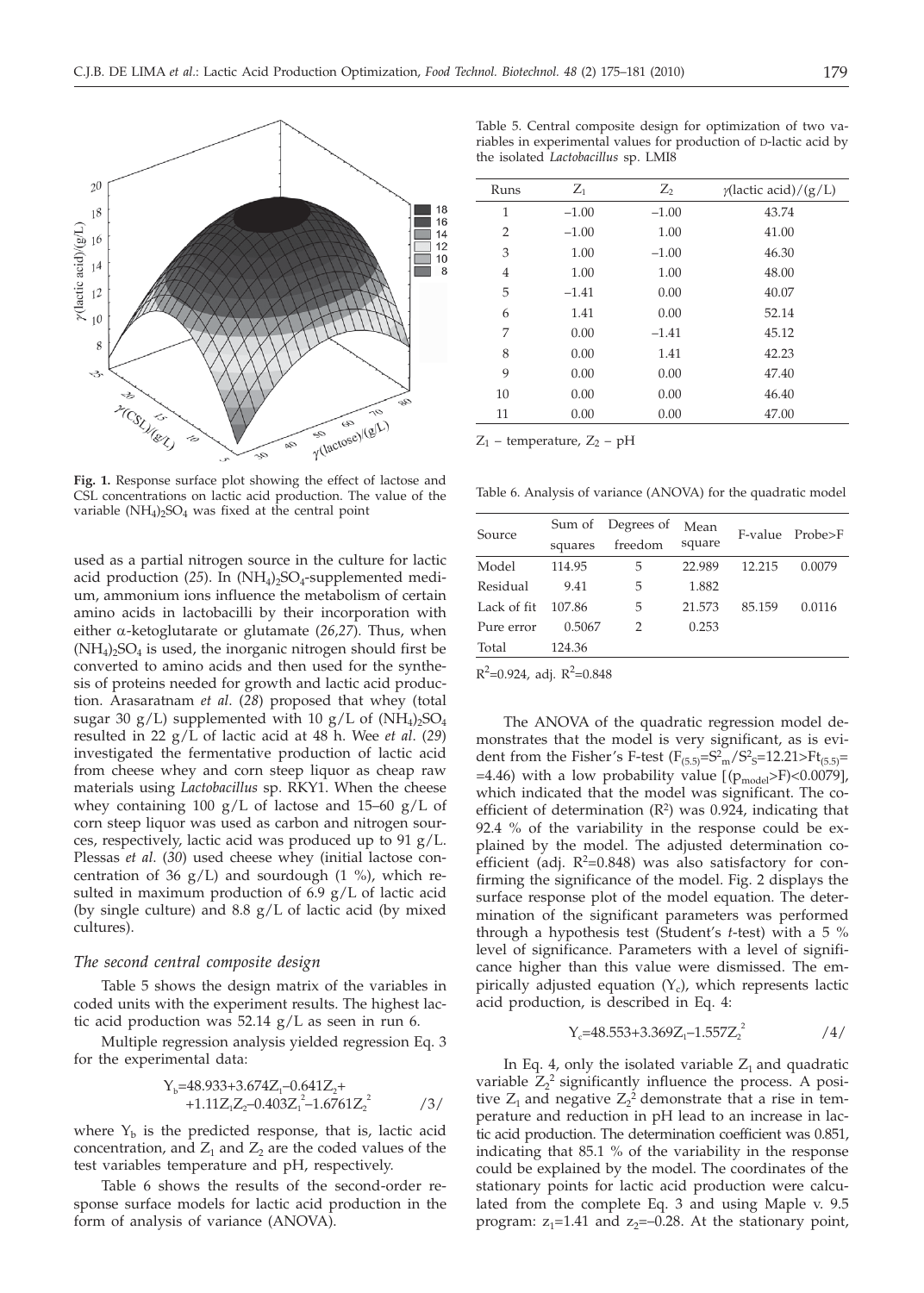

**Fig. 2**. Response surface plot in relation to temperature and pH for lactic acid production

coordinates  $z_1$  and  $z_2$  are inside the experimental region. The stationary points and respective  $\lambda$  values ( $\lambda_1$ =–1.562 and  $\lambda_2$ =–0.513) relative to lactic acid production suggest that the response is the maximal point. The maximal point of the model was at 39.6 °C and pH=5.9. The model predicted a maximal response for lactic acid concentration of 52.492 g/L for this point. In order to confirm the predicted results of the model, experiments using the medium representing this maximal point were performed and a value of 52.37 g/L was obtained (triplicate experiments were carried out). This value represents an increase of 180 % of lactic acid production when the pH of the production medium was controlled, with a conversion efficiency of about 86.12 % of the initial lactose. The optical purity of D-lactic acid that was produced at 30 h and reached maximal biomass of 1.64  $g/L$  was 51.45  $g/L$ . Although the L-lactic acid was produced in small amounts (approx. 0.5 g/L) during fermentation by *Lactobacillus* sp. LMI8, D-lactic acid content in total lactic acid produced were more than 98 % in all experiments using whey lactose as a source of carbon. The pH control did not affect the optical purity, however, when the pH was not controlled, the microorganism metabolism was affected and the lactose consumption and lactic acid production practically ceased after 16 h of process, when the medium pH reached approx. 4.2 (results not shown). According to some authors (*31,32*), weak acids, *e.g*. lactic acid, inhibit bacterial growth because as the external pH decreases, the acid is protonized as soon as it is exported out of the bacteria. Uncharged, it diffuses back into the cell and dissociates due to the higher intracellular pH. The cell then has to use ATP to pump out protons, and eventually the energy is depleted, causing the stop of the growth and the death of bacteria.

Mussatto *et al*. (*33*) reported that a glucose-rich hydrolysate (50 g/L) obtained from brewer's spent grain was used as substrate for lactic acid production. The effects of pH control and nutrient supplementation of the hydrolysate were investigated. The lactic acid production in the MRS broth with controlled pH at 6.0 was 35.54 g/L, while in the medium without pH control, it was only 13.02 g/L. These values represent an increase of 170 % of lactic acid production when the pH of the supplemented hydrolysate was controlled.

Fig. 2 illustrates that an increase in temperature leads to increased production of lactic acid. Maximal lactic acid production was obtained at pH=6.0. The optimal range for lactic acid production was from 34 to 39.6 °C and pH=5.5 to 6.5.

# **Conclusion**

The central composite design and response surface methodology enabled the determination of optimal operating conditions for obtaining greater lactic acid production. The validity of the model was proven by fitting the values of the variables to the model equation and by carrying out experiments using these values. The optimization of the analyzed responses demonstrated that the best results for lactic acid production (52.37 g/L) were obtained with 59.64  $g/L$  of lactose, 14.55  $g/L$  of CSL and 5.65 g/L of  $(NH_4)_2SO_4$ , at 39.6 °C and pH=5.9. All points were located near the central point of the design. Lactic acid produced from lactose was mostly D-lactic acid with the content of more than 98 % based on total lactic acid produced. Thus, the isolated *Lactobacillus* sp. LMI8 proves to have great potential for lactic acid production when grown on whey cheese and corn steep liquor.

# *Acknowledgements*

We thank the São Paulo Research Foundation (FAPESP) for fellowships and financial support.

## **References**

- *1.* EW.J. van Niel, K. Hofvendahl, B. Hahn-Hägerdal, Formation and conversion of oxygen metabolites by *Lactococcus lactis* subsp. *lactis* ATCC 19435 under different growth conditions, *Appl. Environ. Microbiol. 68* (2002) 4350–4356.
- *2.* R. Datta, S.P. Tsai, P. Bonsignore, S.H. Moon, J.R. Frank, Technological and economic potential of poly(lactic acid) and lactic acid derivatives, *FEMS Microbiol. Rev. 16* (1995) 221–231.
- *3.* J.S. Yun, Y.J. Wee, H.W. Ryu, Production of optically pure  $L(+)$ -lactic acid from various carbohydrates by batch fermentation of *Enterococcus faecalis* RKY1, *Enzyme Microb. Technol. 33* (2003) 416–423.
- *4.* Y. Ikada, K. Jamshidi, H. Tsuji, H.H. Suong, Stereo complex formation between enantiomeric poly(lactides), *Macromolecules*, *20* (1987) 904–906.
- *5.* H. Tsuji, S.H. Hyon, Y. Ikada, Stereocomplex formation between enantiomeric poly(lactic acid)s. 3. Calorimetric studies on blend films cast from dilute solution, *Macromolecules*, *24* (1991) 5651–5656.
- *6.* S. Norton, C. Lacroix, J.C. Veillemard, Kinetic study of continuous whey permeate fermentation by immobilized *Lactobacillus helveticus* for lactic acid production, *Enzyme Microb. Technol. 16* (1994) 457–466.
- *7.* A.J. Mawson, Bioconversions for whey utilization and waste abatement, *Bioresour. Technol. 47* (1994) 195–203.
- *8.* A.O. Büyükkileci, S. Harsa, Batch production of L(+) lactic acid from whey by *Lactobacillus casei* (NRRL B-441), *J. Chem. Technol. Biotechnol. 79* (2004) 1036–1040.